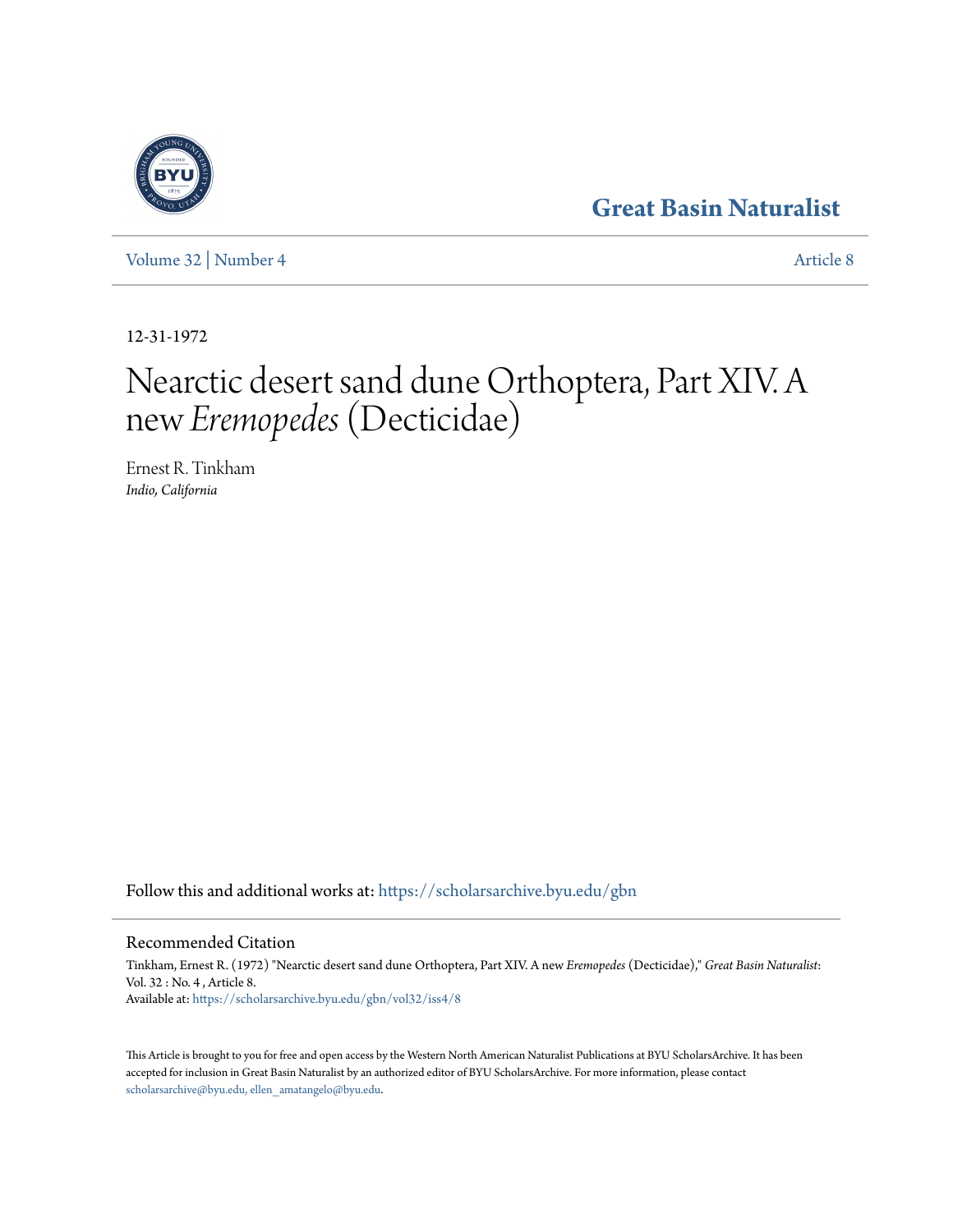#### NEARCTIC DESERT SAND DUNE ORTHOPTERA PART XIV. A NEW EREMOPEDES (DECTICIDAE)

#### Ernest R. Tinkham'

ABSTRACT. A new species, Eremopedes kelsoensis, is described from the Kelso Sand Dunes. San Bernardino Co., California, with notes on its biology, song, host plants, desert distribution, orthopteran associates, and a key to species in the genus.

The genus *Eremopedes* is one of the best defined of the various eremophilous genera of our Southwestern Decticidae. The geno-<br>type *E. Scudderi* Cockerell is largely confined to the Coahuila Desert, one of three eremological components of the Great Chihua huan Desert; the other two being the northern Pecos and the ex treme southeastern Salado deserts. E. covilleae Hebard is known only from the type locality about 4-5 miles SE of Persimmon Gap in the Coahuila Desert, not nine miles S of the park entrance as assumed by Rentz and Birchim. E. shrevei Tinkham is known only from the type locality in the Salado Desert. E. bilineatus (Thomas) is widespread in southeastern Arizona and southern New Mexico; E. halli inhabits the pine zone in the mountains of Arizona and New Mexico.  $E$ . pallidus Tinkham, originally described as a variety of  $E$ . balli, inhabits sand dune areas of the Painted Desert, one of four eremological components of the Great Basin Desert. The giant E. ephippiatus sonorensis Tinkham inhabits the Hermosillo Desert, the southernmost of seven eremological components of the Great Sono ran Desert.

The new species herein described is largely confined to certain xeric dune areas and their sparse vegetation in the Lahontan Desert, the westernmost member of the Great Basin Desert.

Eremopedes is easily recognized by the long barrel of the prono tum, with its well-developed lateral lobes, and by the characteristic cerci of the males which demonstrate two types: in scudderi, bilineatus, shrevei, covilleae, and the new species the cercus is long and slender, somewhat undulate with median internal tooth; in balli, pallidus, ephippiatus and e. sonorensis the male cercus is much shorter and heavier. The status of  $E$ , spinosa Hebard remains to be determined.

#### Key to the Species of Eremopedes

| 1. Cerci slender, elongate, somewhat undulate, with internal |  |
|--------------------------------------------------------------|--|
| median subapical prominence and tooth; metazonal             |  |
|                                                              |  |
| Cerci short, heavy, rather quadrate, with internal, subapi-  |  |
|                                                              |  |
|                                                              |  |

2. Color green or gray; size large to small; form slender.

<sup>+41</sup> Date Palm Avenue, Indio, California 92201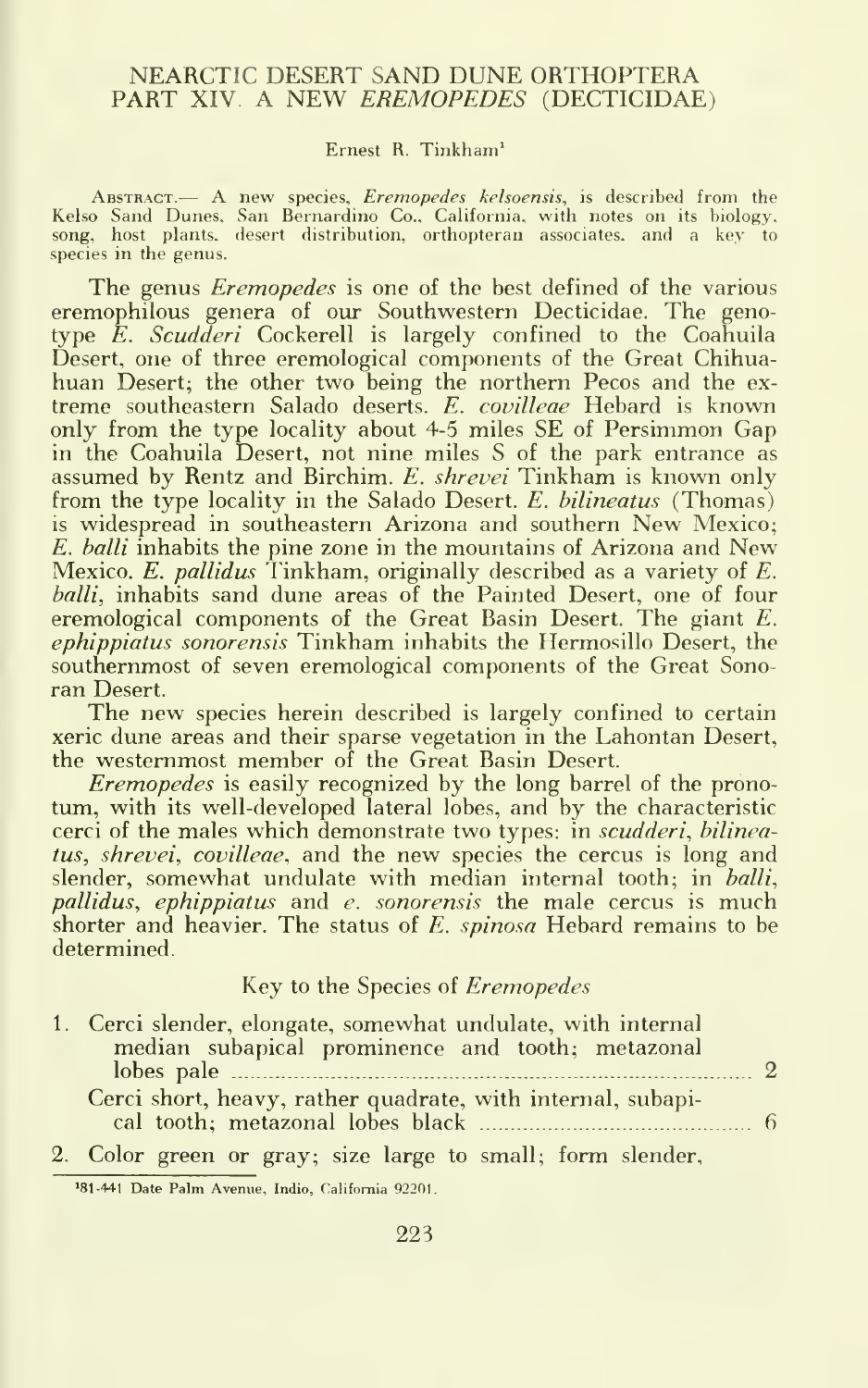| with white dorso-lateral stripe running length of prono-<br>3<br>tum and body                                        |
|----------------------------------------------------------------------------------------------------------------------|
| Color green or gray; size medium, form heavier; dorso-                                                               |
|                                                                                                                      |
|                                                                                                                      |
| 4. Dorsolateral lobes of pronotum with marginal areas pale;                                                          |
| Dorsolateral lobes of pronotum with pale arcuate area;<br>metazona broadly buff in color; Coahuila Desert  covilleae |
| 5. Size medium; penultimate abdominal notite very deeply                                                             |
| Size small; grayish; posterior penultimate notite shallowly                                                          |
|                                                                                                                      |
|                                                                                                                      |
| 7. Outer pagina of caudal femora unmarked; Painted Desert<br>pallidus                                                |
| Outer pagina of caudal femora with two black longitu-<br>dinal stripes                                               |
|                                                                                                                      |
|                                                                                                                      |
|                                                                                                                      |



Figs. 1-3. *Eremopedes kelsoensis*, n. sp.: 1, dorsal view of terminalia of male<br>holotype showing penultimate abdominal tergite with U-shaped notch, cerci, left<br>titillator, and cerci of subgenital plate; 2, ventral view of

### Eremopedes kelsoensis. n. sp.

COMPARISON: E. kelsoensis is most closely related to the much larger bilineatus and is entirely confined to desert regions west of the Colorado River, whereas  $E$ . *bilineatus* is restricted to desert regions east of the Colorado River. There is no area of contiguity or intergrade. Relationships with the other species are clearly expressed in the Key.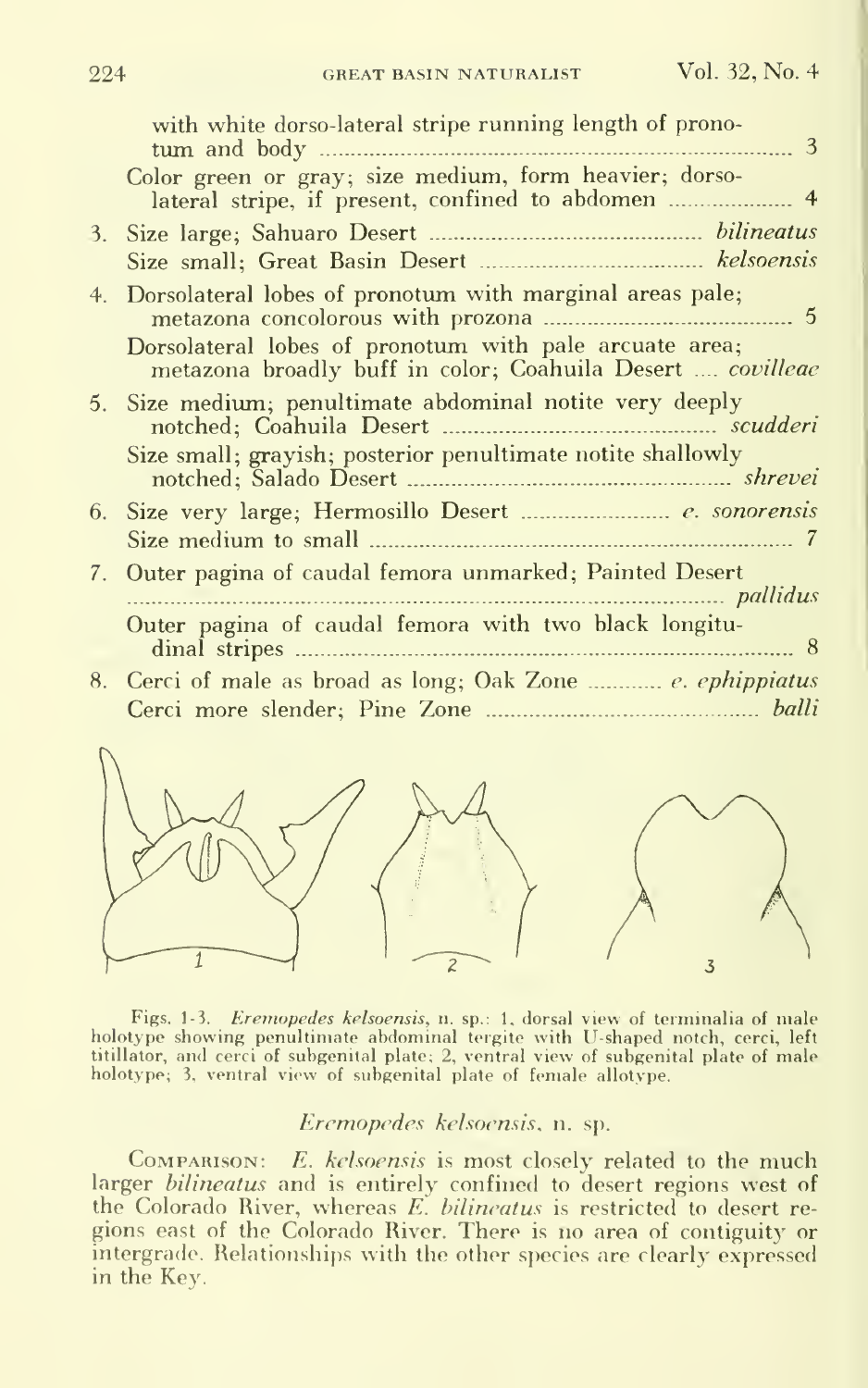DESCRIPTION. -- Male holotype: Size small, slender, typical of more slender element of *Eremopedes*. Face typical of genus. Pronotum almost twice as long as broad; fore margin almost squarely truncate and very slightly emarginate; posterior margin almost squarely truncate; lateral lobes of pronotum fairly deep, especially at prozonal lobe; shallower in metazonal lobe area, ventral margin showing a very slight emargination immediately above oval tympanum which lacks hairy margin.

Abdominal penultimate notite bearing a moderate U-shaped emargination, but much shallower than very deep V-shaped emargination of *bilineatus*. Cerci slender, quite elongate, outer margin slightly undulate, inner margin bearing an internal, median, subapical prominence tipped with a minute tooth. Subgenital plate narrow, keeled, with a deep U-shaped median notch on posterior margin. Titillators straight, slightly spathulate with a row of retrose teeth on exterior margin.

Leg spination: Fore legs with long procoxal spine; fore femora unarmed; fore tibiae with ventral keels bearing six pairs of long aciculate spines (two pairs in basal half, four pairs in apical half), and outer dorsal ridge with basal spine on apical portion of syn chronometer, the other two, one medianly and one apical. Mesotibiae with six pairs of ventral spines and four internal and two external dorsal spines widely and irregularly distributed. Caudal femora with externoinferior keel unarmed; internoinferior keel with six widely spaced small teeth in apical two-thirds. Caudal tibiae with 20-22 spines on ventral keels and six pairs of dispersed dorsal spines.

Living coloration: General coloration pale viridian. Head with entire face, antennal scrobes, and fastigium viridian; cheeks very pale green, occiput same palely tinged with very pale orange. Prono tum with median dorsal area dark green, outwardly edged with rusty orange; dorsolateral area nacreous white; dorsolateral lobar area deep green; prozonal margin nacreous, metazonal area rusty brown; meso- and metathoracic areas green. Abdominal notites deep green, with nacreous dorso-lateral stripe having both margins edged irregularly with rusty red. Sternites viridian; ventrolateral areas nacreous. Fore and middle legs greenish with some pale reddish tinge dorsally. Caudal legs with femora largely green, sulcus ventrally tinged with very pale red; tibiae pale viridian. Tegmina pale red dish brown.

 $Female$   $allotype$ : Closely similar to holotype in body size and coloration; fore and middle legs with spination as in holotype. Caudal femora with only one spine on inner ventral keel. Caudal tibiae with 24-26 ventral teeth on each keel; 5-6 widely spaced dorsal teeth. Ovipositor long, exceeding the length of the body and slightly recurved in the apical three-quarters. Subgenital plate circular in outline with an open V-shaped median notch on the posterior margin.

TYPE MATERIAL.—Male holotype: Kelso Dunes, 10, 11-VI-1958, nymph which became adult 1-VIII, Creosote margin of dunes, E. R.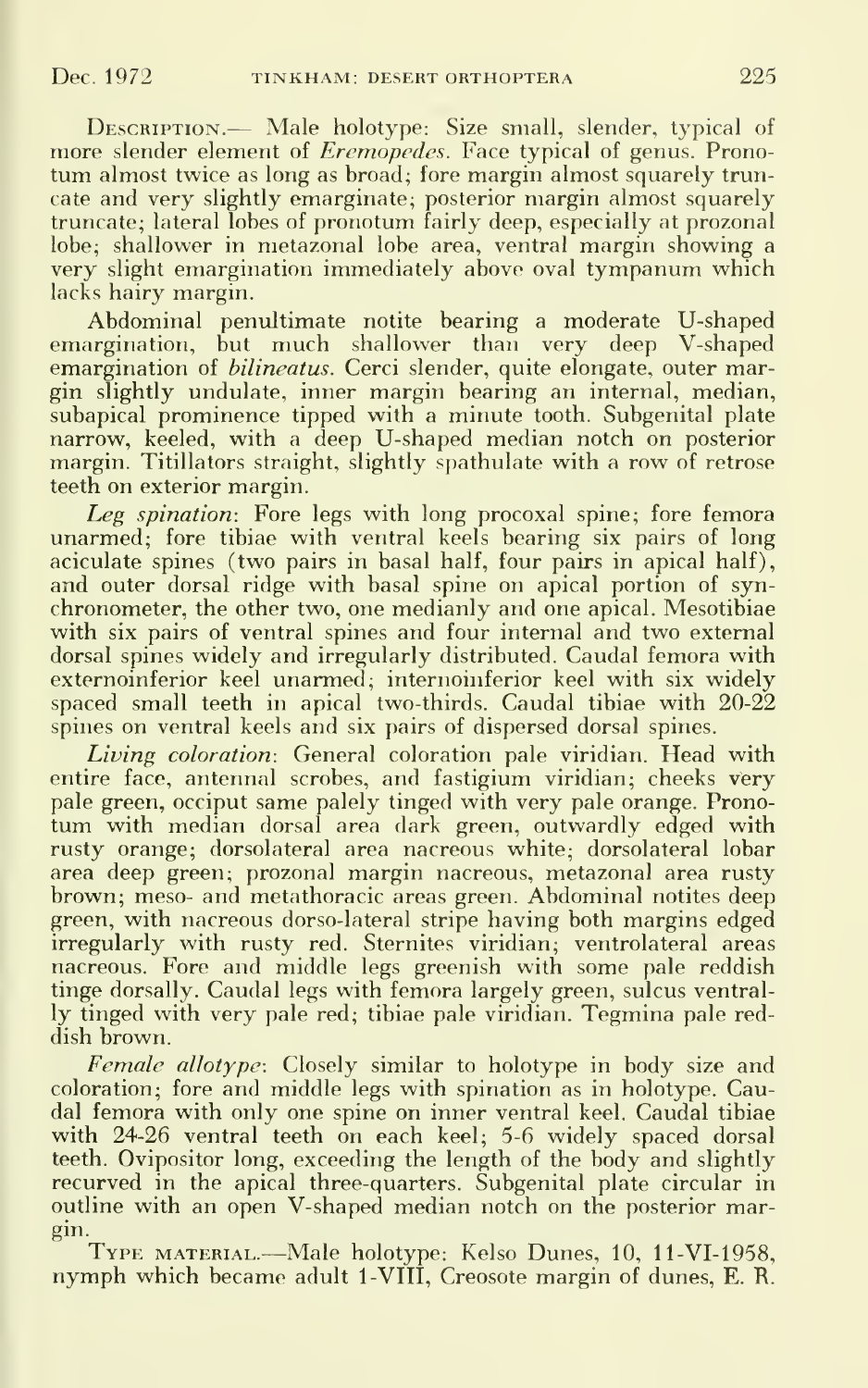Tinkham. Calipered measurements in mm: body length 21.1; prono tum 5.8 X 4.8 max. breadth; exposed tegmina 3.0; caudal femora 19.8 X 2.5; cerci 2.1. Type in the Tinkham Eremological Collection.

Female holotype: Dunes on north side of Owens dry lake, Owens Valley, California (several miles west of Keeler), 26-VIII-1957; on Suaeda torreyana, night collecting, E. R. Tinkham. Calipered measurements in mm: total length to tip of ovipositor 43.2; ovipositor  $25.1 \times 1.4$ ; body length 19.8; caudal femora  $20.8 \times 2.5$ . Allotype in the Tinkham Eremological Collection.

Male paratypes:  $1 \text{ } \sigma$ , Kelso Dunes, San Bernardino County, 17-X-1970, on Hymenoclea in sand dune arroyo; 1, Kelso Dunes in Creosote margin, 11-VI-1958, 2, N side Owens Lake dunes, 26-VIII-1957, on Suaeda; 2, 1-2 miles W of Tonopah Dunes in Big Smokey Valley about <sup>15</sup> miles NW Tonopah, 19-IX-1957. All collected by E. R. Tinkham. 1, Adelante, 28-VIII-1957, Theodore Cohn.

Paratype males closely similar to holotype; size smallest from Adelante, Owens Lake, and Tonopah, maximum size from Kelso Dunes. Coloration closely similar except in Adelante male, which is dark greenish gray in coloration.

Calipered range measurements in mm: body length 16.3-21.5; pronotum 5.2-5.8 x 3.9-4.4; caudal femora 18.7-20.8.

 $Female$  paratypes: 3 same data as the allotype. Coloration same as in allotype. 2 subadults with shorter ovipositors. Calipered measurements in mm: adult, total length to apex of ovipositor 45.9; ovi positor 25.5, body length 23.0; pronotum 5.8 x 5.1; caudal femora 22.2. Eclosure of one subadult imperfect due to confinement. <sup>1</sup> female subadult: total length to tip of ovipositor 40.0 mm; ovipositor 21.1 mm and straight; body length 20.2 mm; pronotum 5.6 x 4.8 mm; caudal femora 22.3 mm.

Habitat.—At the Kelso Dunes E. kelsoensis inhabits the creosote margin, in good wet years, where also Croton californicum. Rumex hymenelytra, clumps of Petalonyx Thurberi, Ililaria rigida, and a stiff silvery Gilia sp. are always present. In good years Oenothera deltoides, primaverens, Gilia aurea decora, Baileya pauciradiata. and many other flowers are present. The arroyo that cuts <sup>a</sup> deep valley through the towering dunes is dominated by Larrea divaricata. Acacia Greggii, Hymenoclea salsola, Opuntia echinocarpa. O. ramos simima, Haplopappus acradenius, and other plants.<br>On the north side of dry Owens Lake, representing the Lahontan

Desert, the principal dominants on the dunes are *Atriplex conferti*folia, A. canescens. Sarcohatus vermiculatus, Suaeda Torreyanna. Artemesia tridentata, Franseria dumosa, Dalea polyadenia, and Distichlis sp. One dune had a spring flowing out of the top of it, well surrounded by tules and other water-loving plants. On the west side of the towering Tonopah Dunes in Big Smokey Valley, about 15 miles NW of Tonopah, Nevada, the habitat ranged 1-3 miles west of the dunes which carried a stunted vegetation of Atriplex spinifera, Coldenia plicata, A. canescens, Dalea polyadenia, and perhaps other rarer plants growing on the sandy soil.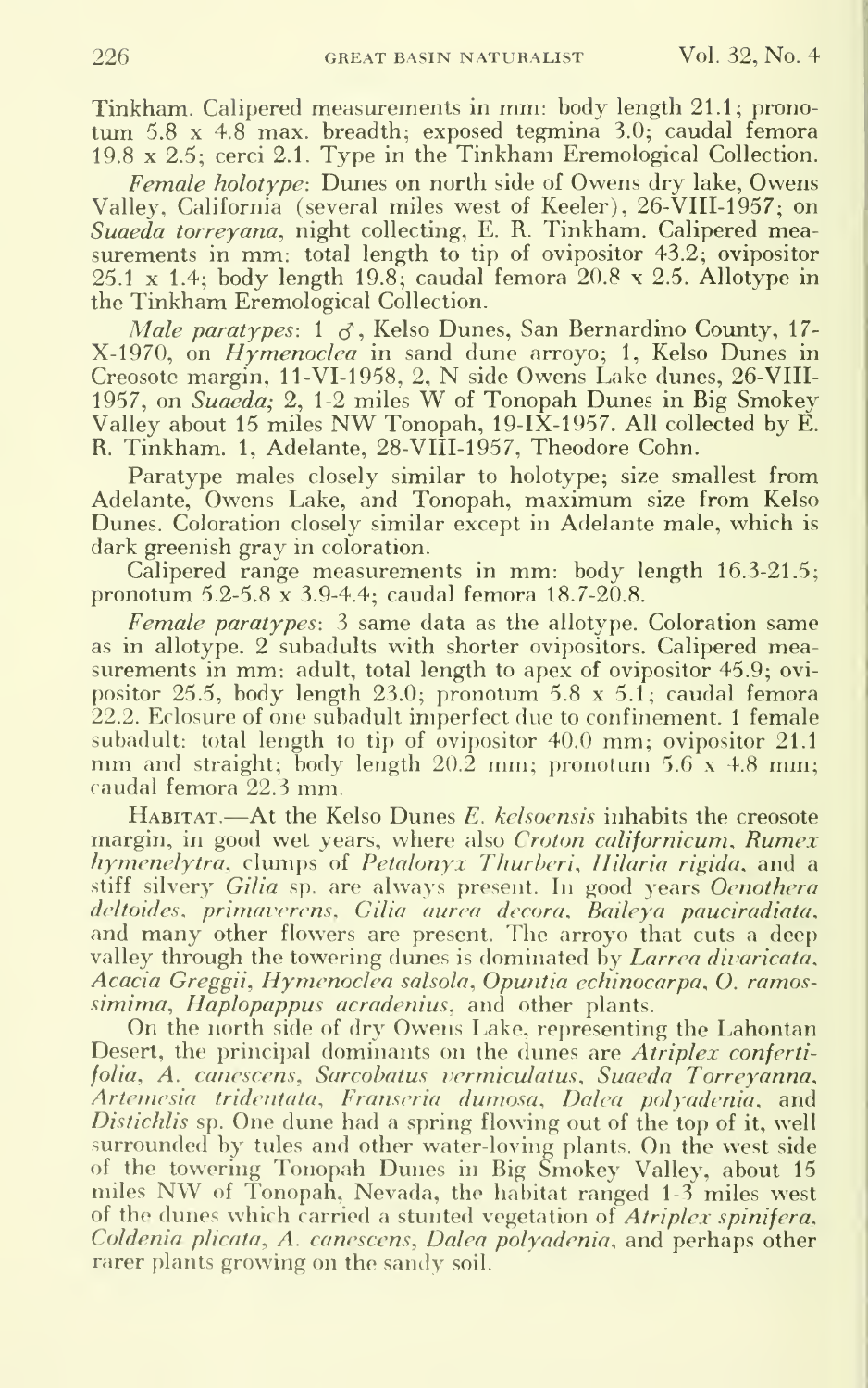/'

Figs. 4-5. Eremopedes kelsoensis. n. sp. Female allotype: 4. dorsolateral as pect; 5, dorsal aspect.

EREMOGRAPHY.— The Tonopah and Owens Lake dunes (north and west sides) lie within the periphery of the Lahontan Desert, the westernmost component of the Great Basin Desert. This desert is dominated by halophilous species of *Atriplex* in the saline valley bottoms and by Artemesia tridentata on the flanks or bajadas of the valleys. The Great Sonoras Desert is dominated by Larrea divaricata with its associated subdominants. The Kelso Dunes lying within the confines of the Gila Desert show many more northern elements, probably due to their elevation, which ranges between 2400 and 3100 feet, and their very cold winters, which undoubtedly make it possible for this northern element to exist at a more southern latitude. Thus the Tenebrionids, such as Lariverius, Trogloderus, and Eusattus, as well as Ammcbaenetes and Eremopedes kelsoensis and perhaps others, are examples of this eremographic picture.

Host plants.—At the Kelso Dunes, *Hymenoclea salsola* was the host plant, but it is not known which plant serves as the host plant in the creosote margin. At the north side of the Owens Lake dunes Suaeda Torreyana was the host, but elsewhere the host plant is not known.